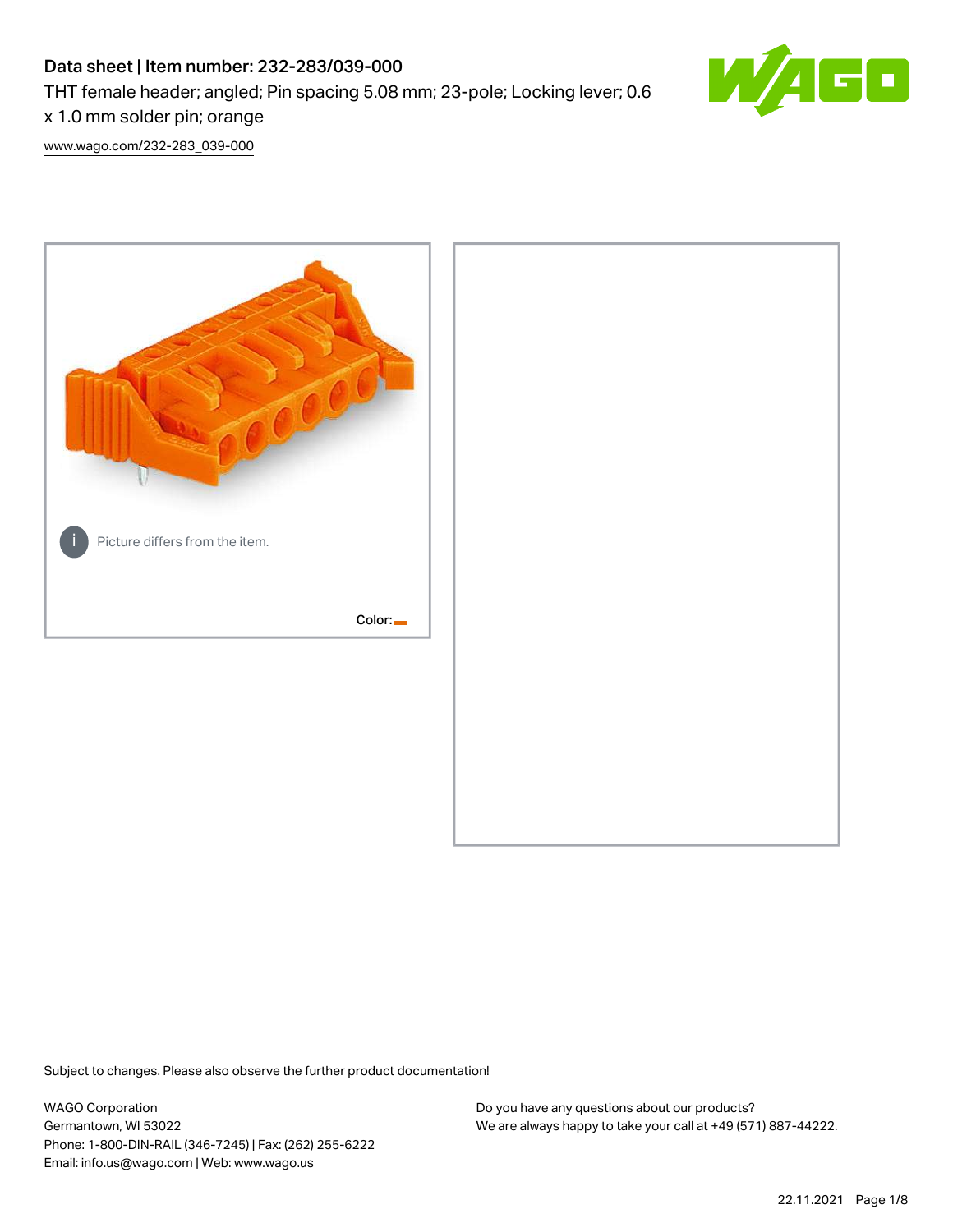

Dimensions in mm

L = pole no. x pin spacing

Distance to first solder pin: 2.2 mm

2- to 3-pole female connectors – one latch only

#### Item description

- **Horizontal or vertical PCB mounting via straight or angled solder pins**
- For board-to-board and board-to-wire connections
- $\blacksquare$ Touch-proof PCB outputs
- $\blacksquare$ Easy-to-identify PCB inputs and outputs
- **Now With coding fingers**

Subject to changes. Please also observe the further product documentation!

WAGO Corporation Germantown, WI 53022 Phone: 1-800-DIN-RAIL (346-7245) | Fax: (262) 255-6222 Email: info.us@wago.com | Web: www.wago.us

Do you have any questions about our products? We are always happy to take your call at +49 (571) 887-44222.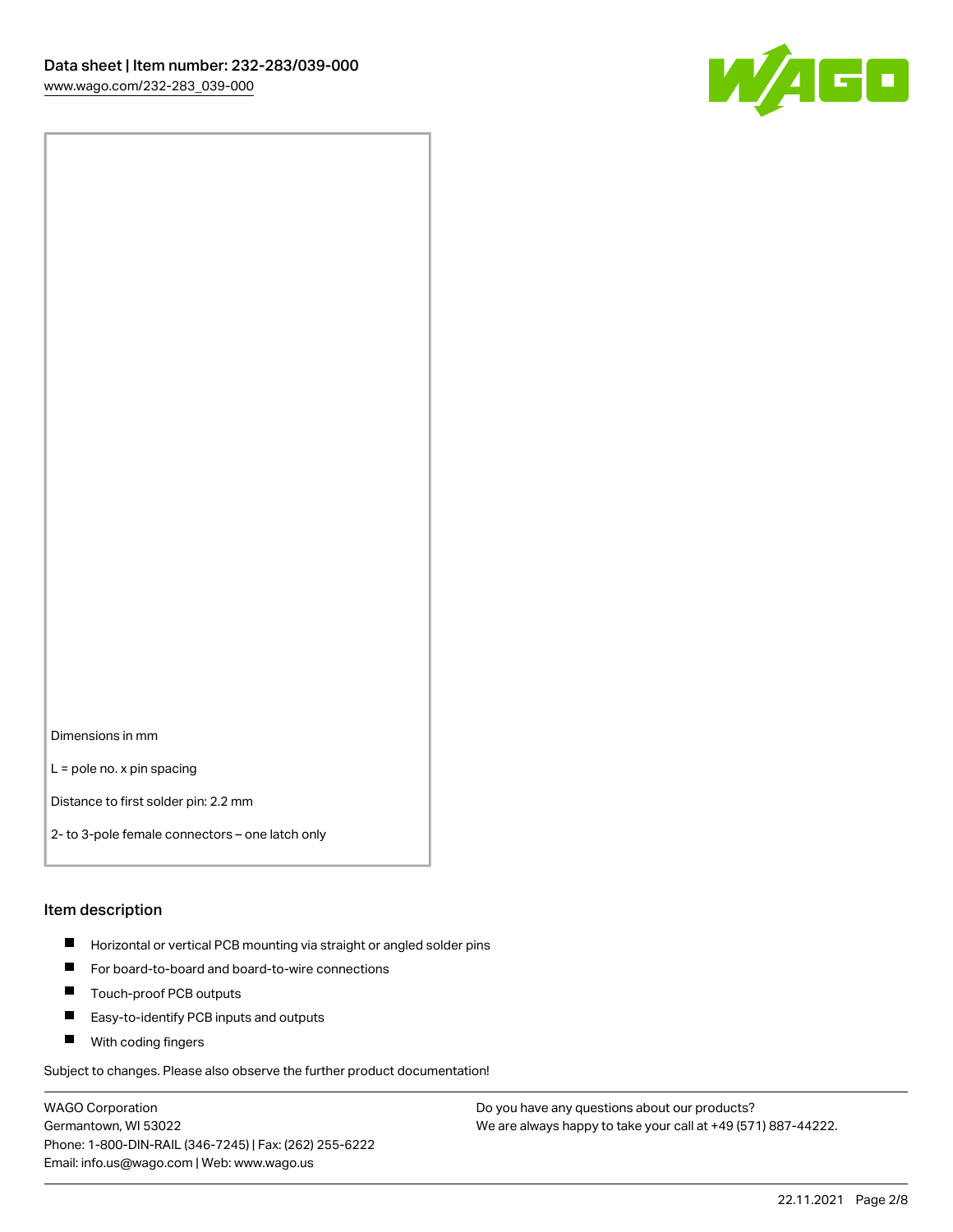

# Data

| Safety information 1 | The <i>MCS – MULTI CONNECTION SYSTEM</i> includes connectors<br>without breaking capacity in accordance with DIN EN 61984. When<br>used as intended, these connectors must not be connected<br>/disconnected when live or under load. The circuit design should<br>ensure header pins, which can be touched, are not live when<br>unmated. |
|----------------------|--------------------------------------------------------------------------------------------------------------------------------------------------------------------------------------------------------------------------------------------------------------------------------------------------------------------------------------------|
| Variants:            | Other pole numbers<br>3.8 mm pin projection for male headers with straight solder pins<br>Gold-plated or partially gold-plated contact surfaces<br>Other versions (or variants) can be requested from WAGO Sales or<br>configured at https://configurator.wago.com/                                                                        |

# Electrical data

### IEC Approvals

| Ratings per                 | IEC/EN 60664-1                                                       |
|-----------------------------|----------------------------------------------------------------------|
| Rated voltage (III / 3)     | 320 V                                                                |
| Rated surge voltage (III/3) | 4 <sub>k</sub> V                                                     |
| Rated voltage (III/2)       | 320 V                                                                |
| Rated surge voltage (III/2) | 4 <sub>k</sub> V                                                     |
| Nominal voltage (II/2)      | 630 V                                                                |
| Rated surge voltage (II/2)  | 4 <sub>k</sub> V                                                     |
| Rated current               | 12A                                                                  |
| Legend (ratings)            | (III / 2) $\triangleq$ Overvoltage category III / Pollution degree 2 |

### UL Approvals

| Approvals per                  | UL 1059 |
|--------------------------------|---------|
| Rated voltage UL (Use Group B) | 300 V   |
| Rated current UL (Use Group B) | 15 A    |
| Rated voltage UL (Use Group D) | 300 V   |
| Rated current UL (Use Group D) | 10 A    |

# Ratings per UL

| Rated voltage UL 1977 | 600 V |
|-----------------------|-------|
| Rated current UL 1977 |       |

Subject to changes. Please also observe the further product documentation!

| <b>WAGO Corporation</b>                                | Do you have any questions about our products?                 |
|--------------------------------------------------------|---------------------------------------------------------------|
| Germantown, WI 53022                                   | We are always happy to take your call at +49 (571) 887-44222. |
| Phone: 1-800-DIN-RAIL (346-7245)   Fax: (262) 255-6222 |                                                               |
| Email: info.us@wago.com   Web: www.wago.us             |                                                               |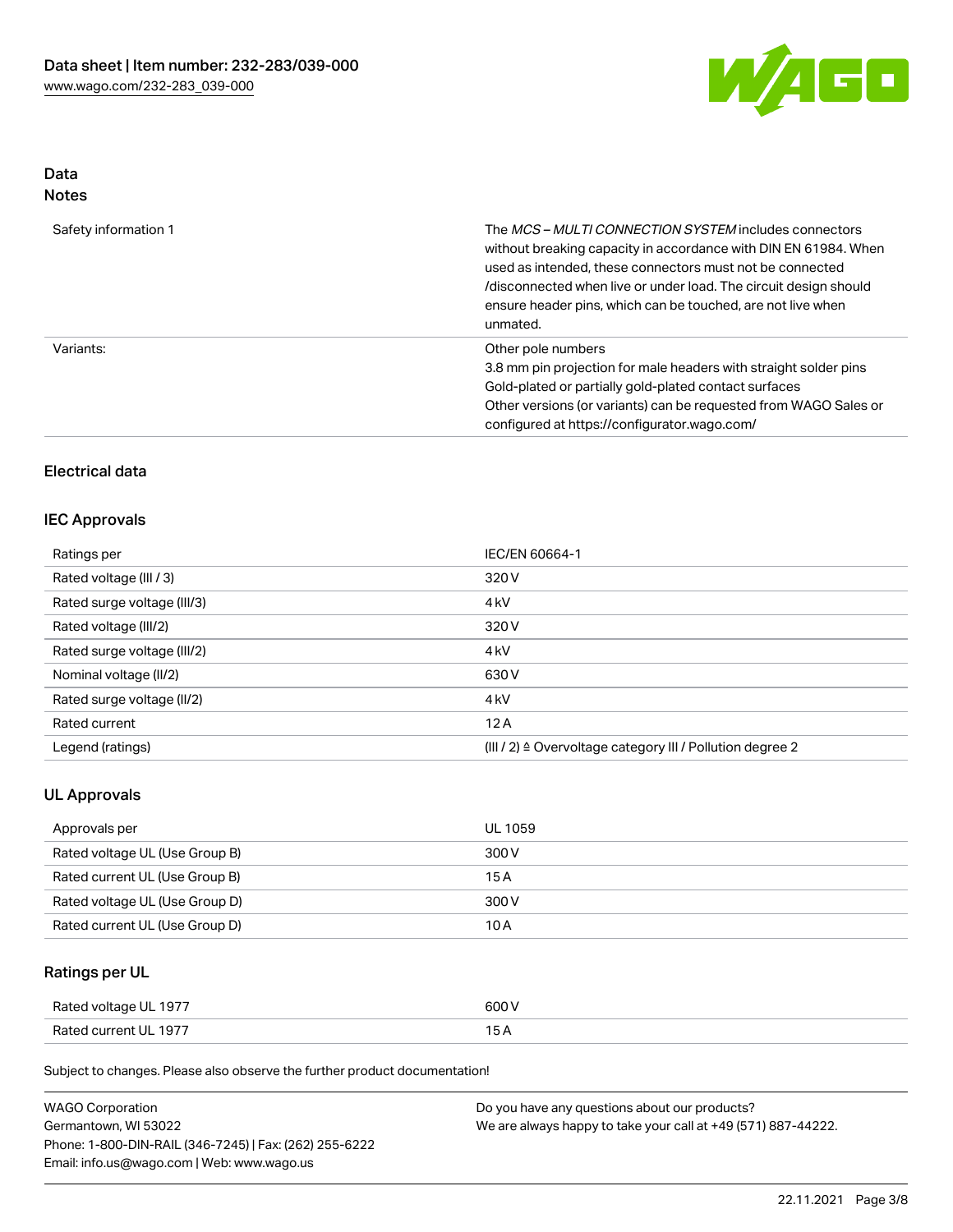

# CSA Approvals

| Approvals per                   | <b>CSA</b>                                             |
|---------------------------------|--------------------------------------------------------|
| Rated voltage CSA (Use Group B) | 300V                                                   |
| Rated current CSA (Use Group B) | 15A                                                    |
| Rated voltage CSA (Use Group D) | 300V                                                   |
| Rated current CSA (Use Group D) | 10A                                                    |
| Connection data                 |                                                        |
| Total number of potentials      | 23                                                     |
| Number of connection types      | 1                                                      |
| Number of levels                | 1                                                      |
| <b>Connection 1</b>             |                                                        |
| Number of poles                 | 23                                                     |
| Physical data                   |                                                        |
| Pin spacing                     | 5.08 mm / 0.2 inch                                     |
| Width                           | 132.64 mm / 5.222 inch                                 |
| Height                          | 16.6 mm / 0.654 inch                                   |
| Hojaht from the ourface         | 11 $\epsilon$ mm $\beta$ $\beta$ $\epsilon$ m $\delta$ |

| .                                    |                            |
|--------------------------------------|----------------------------|
| Height from the surface              | 11.6 mm / 0.457 inch       |
| Depth                                | 18.25 mm / 0.719 inch      |
| Solder pin length                    | 5 mm                       |
| Solder pin dimensions                | $0.6 \times 1$ mm          |
| Drilled hole diameter with tolerance | $1.3$ <sup>(+0.1)</sup> mm |

# Plug-in connection

| Contact type (pluggable connector) | Female header |
|------------------------------------|---------------|
| Connector (connection type)        | for PCB       |
| Mismating protection               | No            |
| Mating direction to the PCB        | 0°            |
| Locking of plug-in connection      | locking lever |

# PCB contact

| <b>PCB Contact</b>     |                                            |
|------------------------|--------------------------------------------|
| Solder pin arrangement | over the entire female connector (in-line) |

Subject to changes. Please also observe the further product documentation!

| <b>WAGO Corporation</b>                                | Do you have any questions about our products?                 |
|--------------------------------------------------------|---------------------------------------------------------------|
| Germantown. WI 53022                                   | We are always happy to take your call at +49 (571) 887-44222. |
| Phone: 1-800-DIN-RAIL (346-7245)   Fax: (262) 255-6222 |                                                               |
| Email: info.us@wago.com   Web: www.wago.us             |                                                               |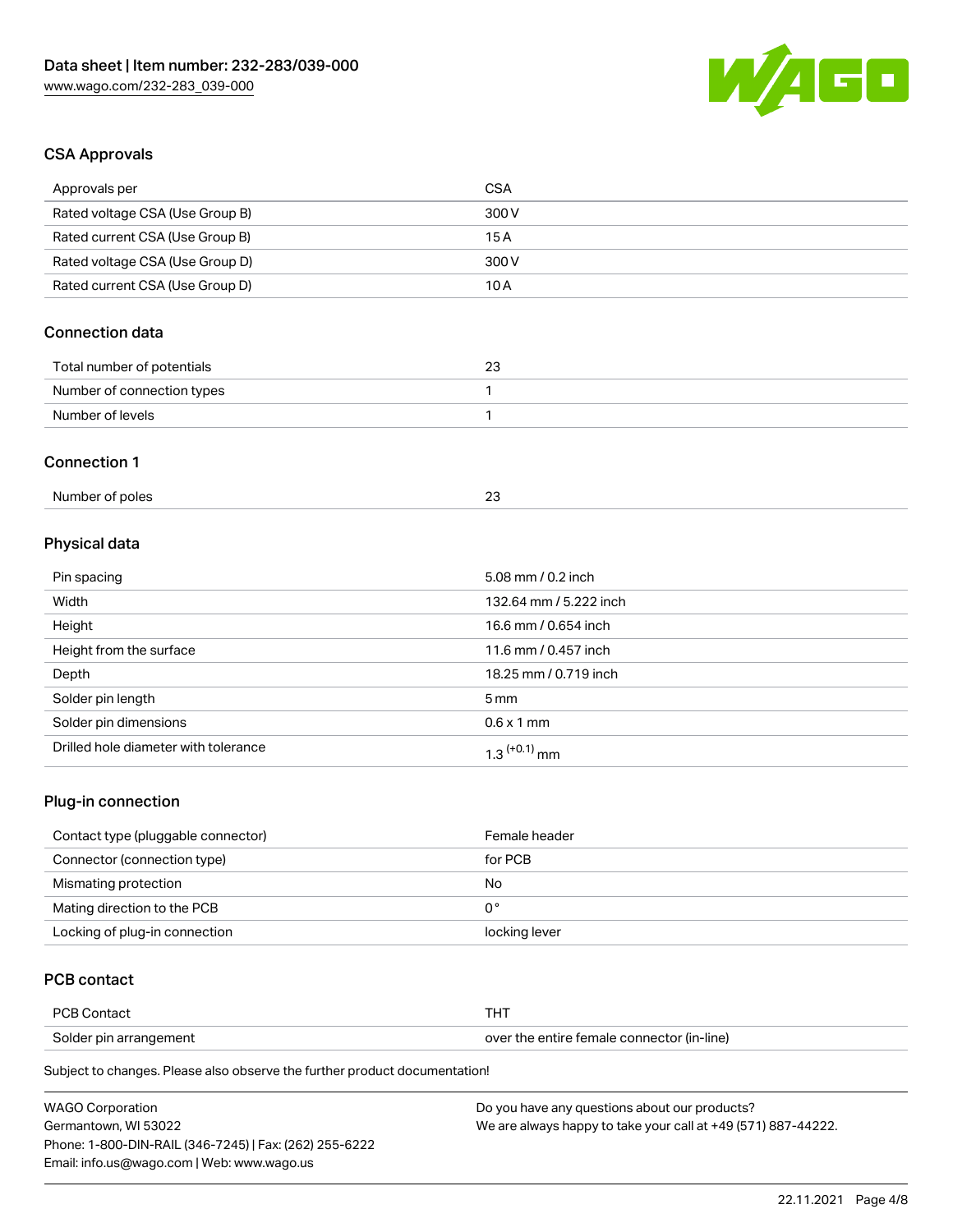

Number of solder pins per potential 1

#### Material data

| Color                       | orange            |
|-----------------------------|-------------------|
| Material group              |                   |
| Insulation material         | Polyamide (PA66)  |
| Flammability class per UL94 | V <sub>0</sub>    |
| Contact material            | Copper alloy      |
| Contact plating             | tin-plated        |
| Fire load                   | 0.351 MJ          |
| Weight                      | 20.7 <sub>g</sub> |

#### Environmental requirements

| Limit temperature range | …+85 °ົ<br>-60 |
|-------------------------|----------------|
|-------------------------|----------------|

### Commercial data

| PU (SPU)              | 10 Stück      |
|-----------------------|---------------|
| Packaging type        | box           |
| Country of origin     | DE.           |
| <b>GTIN</b>           | 4050821689508 |
| Customs tariff number | 85366990990   |

## Approvals / Certificates

#### Ship Approvals

| Logo                | Approval                                                | <b>Additional Approval Text</b> | Certificate<br>name                |
|---------------------|---------------------------------------------------------|---------------------------------|------------------------------------|
| ABS.                | <b>ABS</b><br>American Bureau of Shipping               | $\overline{\phantom{0}}$        | $19-$<br>HG15869876-<br><b>PDA</b> |
| <b>BUREAU</b>       | BV<br>Bureau Veritas S.A.                               | IEC 60998                       | 11915/D0 BV                        |
|                     | <b>DNV GL</b><br>Det Norske Veritas, Germanischer Lloyd |                                 | TAE 000016Z                        |
| <b>UL-Approvals</b> |                                                         |                                 | Certificate                        |

Subject to changes. Please also observe the further product documentation!

WAGO Corporation Germantown, WI 53022 Phone: 1-800-DIN-RAIL (346-7245) | Fax: (262) 255-6222 Email: info.us@wago.com | Web: www.wago.us Do you have any questions about our products? We are always happy to take your call at +49 (571) 887-44222.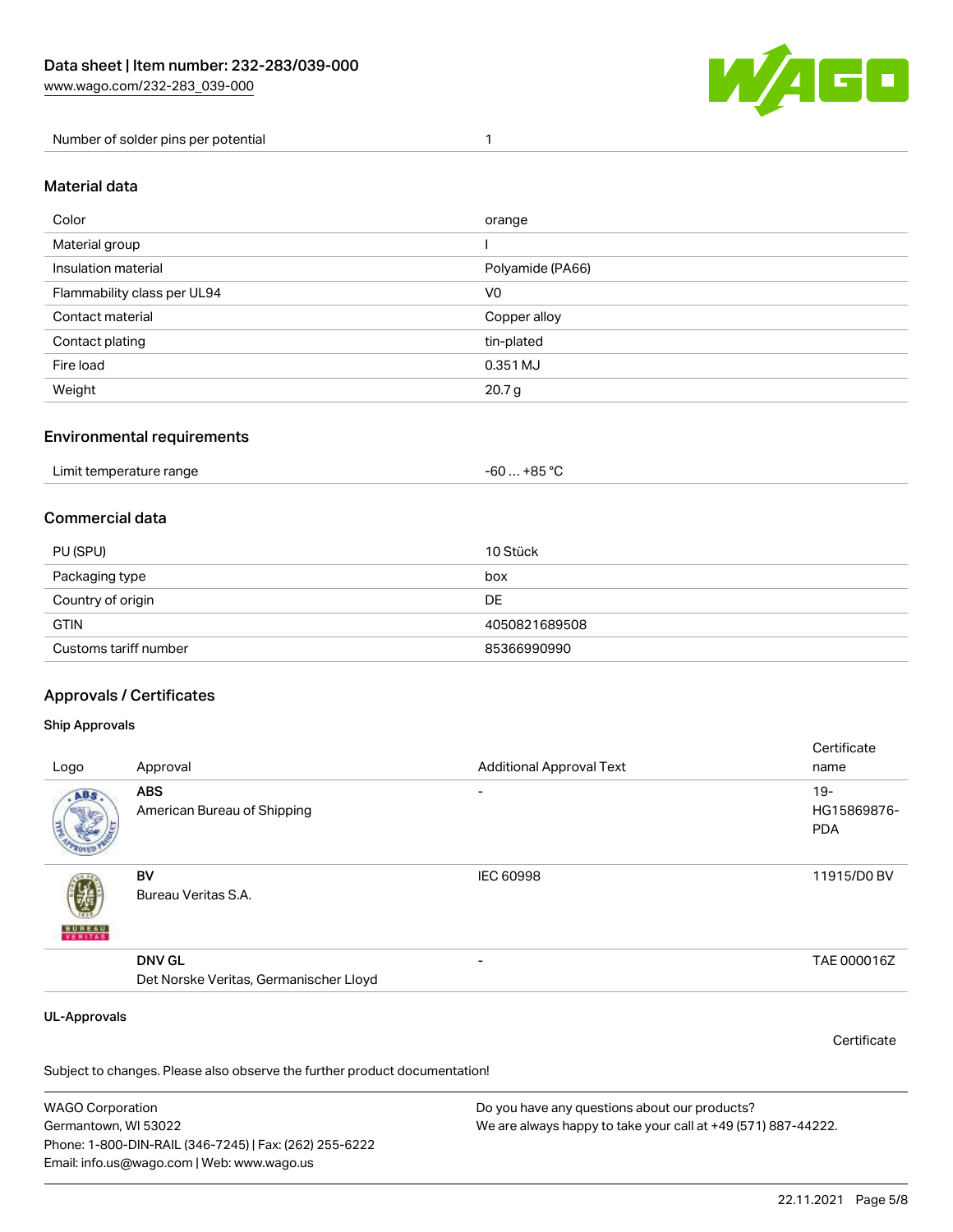## Data sheet | Item number: 232-283/039-000

[www.wago.com/232-283\\_039-000](http://www.wago.com/232-283_039-000)



| Logo                   | Approval                                    | <b>Additional Approval Text</b> | name   |
|------------------------|---------------------------------------------|---------------------------------|--------|
| $\boldsymbol{\theta}$  | UL<br>UL International Germany GmbH         | <b>UL 1977</b>                  | E45171 |
| $\boldsymbol{\varphi}$ | <b>UR</b><br>Underwriters Laboratories Inc. | <b>UL 1059</b>                  | E45172 |
| $C$ ounterport         |                                             |                                 |        |

# Counterpart



# Item no.231-653

Male connector; 23-pole; Pin spacing 5.08 mm ; orange [www.wago.com/231-653](https://www.wago.com/231-653)

## Optional accessories

Testing accessories

| Testing accessories |  |
|---------------------|--|

|  | Item no.: 231-661<br>Test plugs for female connectors; for 5 mm and 5.08 mm pin spacing; 2,50 mm <sup>2</sup> ; light gray | www.wago.com/231-661 |
|--|----------------------------------------------------------------------------------------------------------------------------|----------------------|

# **Downloads** Documentation

#### Additional Information Technical explanations and the control of the control of the control of the control of the control of the control of the control of the control of the control of the control of the control of the control of the control of 2.0 MB [Download](https://www.wago.com/global/d/1435602)

# CAD files

## PCB Design

| Symbol and Footprint 232-283/039-000                                                | URL | Download |
|-------------------------------------------------------------------------------------|-----|----------|
| CAx data for your PCB design, consisting of "schematic symbols and PCB footprints", |     |          |
| allow easy integration of the WAGO component into your development environment.     |     |          |

### Supported formats:

- $\blacksquare$ Accel EDA 14 & 15
- $\blacksquare$ Altium 6 to current version

Subject to changes. Please also observe the further product documentation! Cadence Allegro

| WAGO Corporation                                       | Do you have any questions about our products?                 |
|--------------------------------------------------------|---------------------------------------------------------------|
| Germantown, WI 53022                                   | We are always happy to take your call at +49 (571) 887-44222. |
| Phone: 1-800-DIN-RAIL (346-7245)   Fax: (262) 255-6222 |                                                               |
| Email: info.us@wago.com   Web: www.wago.us             |                                                               |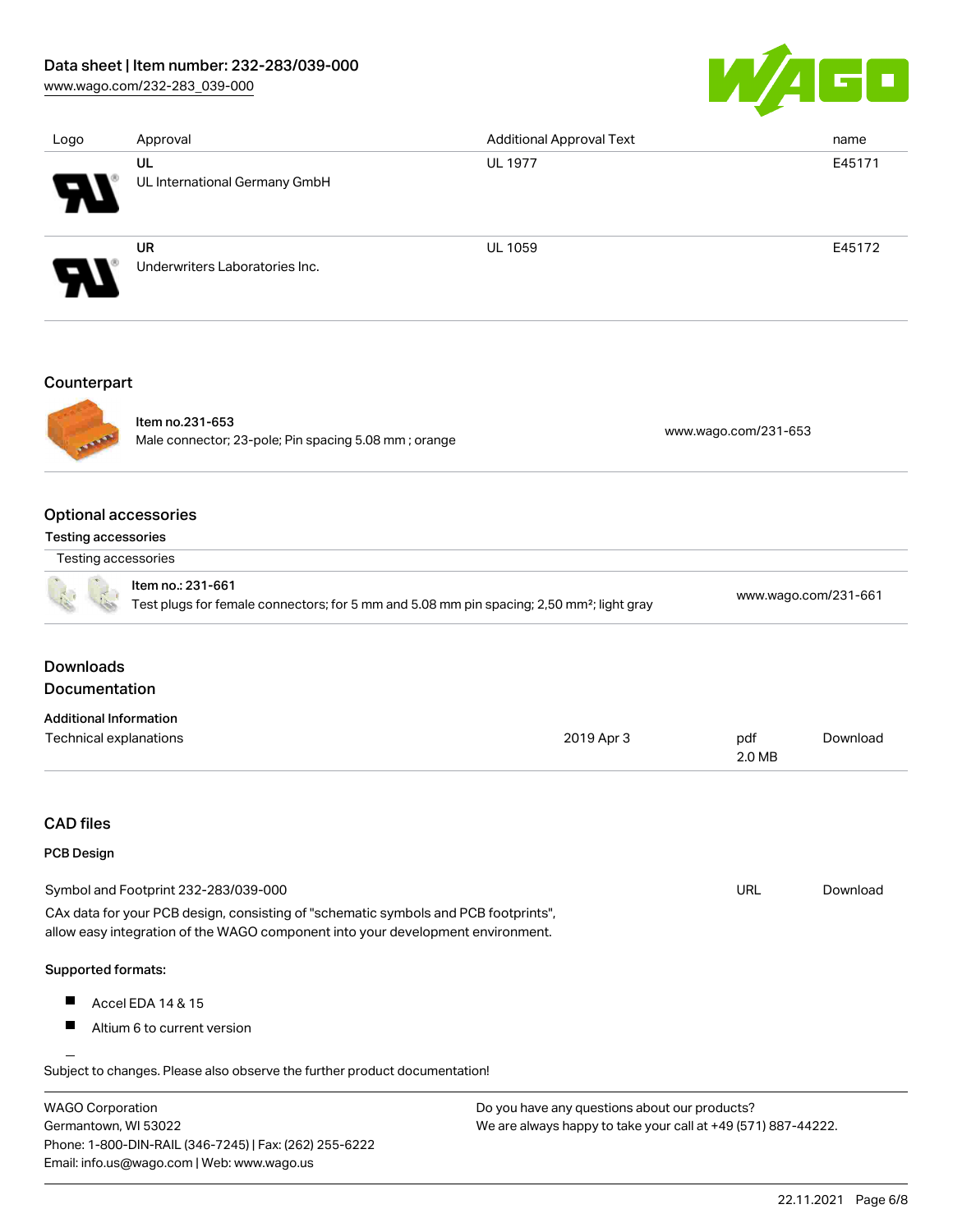W/4GD

- $\blacksquare$ Cadence Allegro
- $\blacksquare$ **DesignSpark**
- $\blacksquare$ Eagle Libraries
- $\blacksquare$ KiCad
- Mentor Graphics BoardStation  $\blacksquare$
- $\blacksquare$ Mentor Graphics Design Architect
- $\blacksquare$ Mentor Graphics Design Expedition 99 and 2000
- $\blacksquare$ OrCAD 9.X PCB and Capture
- $\blacksquare$ PADS PowerPCB 3, 3.5, 4.X, and 5.X
- $\blacksquare$ PADS PowerPCB and PowerLogic 3.0
- PCAD 2000, 2001, 2002, 2004, and 2006
- $\blacksquare$ Pulsonix 8.5 or newer
- $\blacksquare$ STL
- $\blacksquare$ 3D STEP
- $\blacksquare$ TARGET 3001!
- $\blacksquare$ View Logic ViewDraw
- $\blacksquare$ Quadcept
- $\blacksquare$ Zuken CadStar 3 and 4
- $\blacksquare$ Zuken CR-5000 and CR-8000

PCB Component Libraries (EDA), PCB CAD Library Ultra Librarian

#### CAE data

| ZUKEN Portal 232-283/039-000 | <b>URL</b> | Download |
|------------------------------|------------|----------|
| CAD data                     |            |          |
| 2D/3D Models 232-283/039-000 | URL        | Download |
|                              |            |          |

#### Environmental Product Compliance

#### Compliance Search

| Environmental Product Compliance 232-283/039-000                                                           | URL | Download |
|------------------------------------------------------------------------------------------------------------|-----|----------|
| THT female header; angled; Pin spacing 5.08 mm; 23-pole; Locking lever; 0.6 x 1.0<br>mm solder pin; orange |     |          |

## Installation Notes

Subject to changes. Please also observe the further product documentation!

| <b>WAGO Corporation</b>                                | Do you have any questions about our products?                 |
|--------------------------------------------------------|---------------------------------------------------------------|
| Germantown, WI 53022                                   | We are always happy to take your call at +49 (571) 887-44222. |
| Phone: 1-800-DIN-RAIL (346-7245)   Fax: (262) 255-6222 |                                                               |
| Email: info.us@wago.com   Web: www.wago.us             |                                                               |